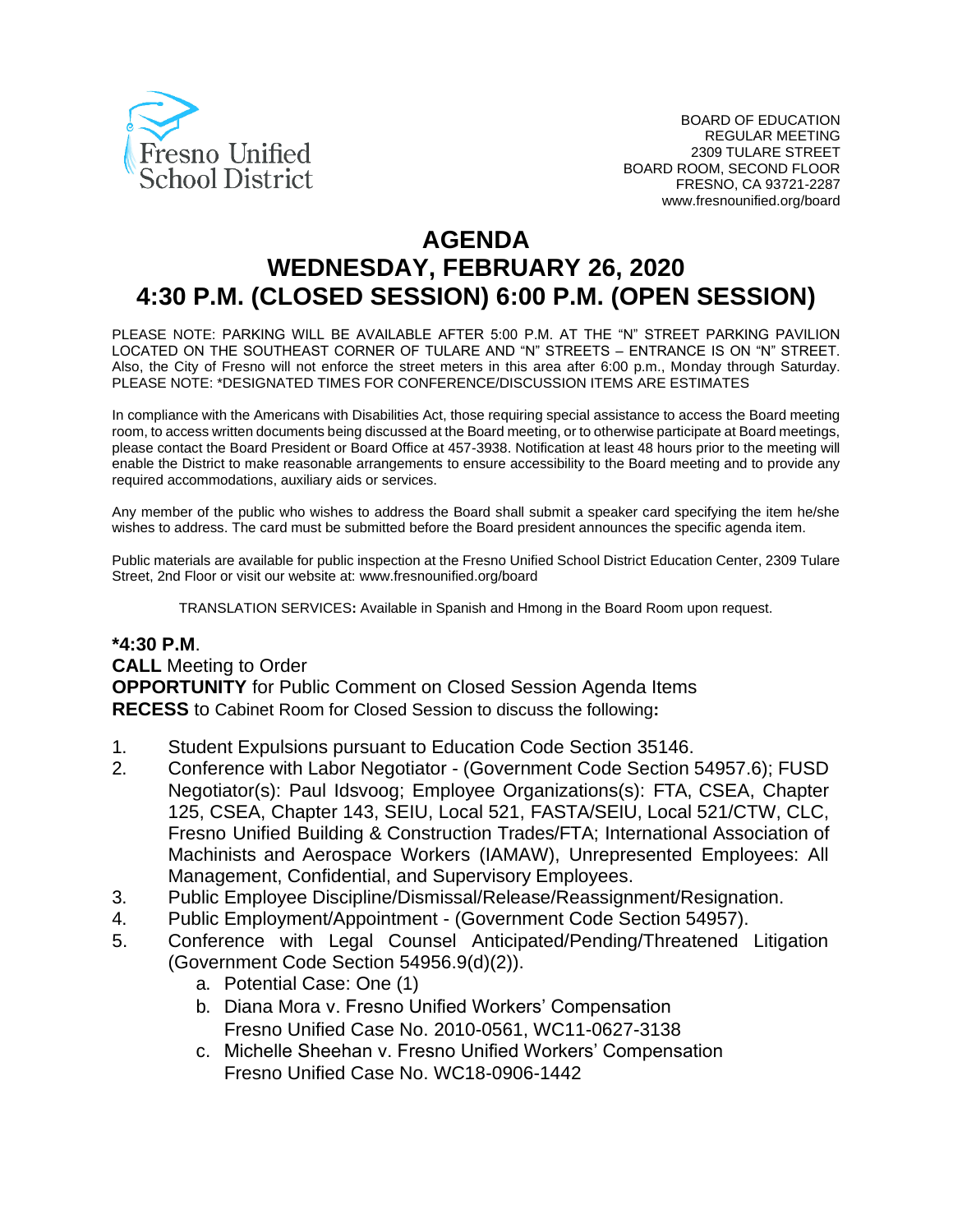- 6. Conference with Legal Counsel Anticipated/Pending/Threatened Litigation (Government Code Section 54956.9(d)(2)).
	- a. Claim for Damages by Terrence Patrick Slatic: Case No. GL19-0807-4747

**6:00 P.M., RECONVENE** and report action taken during Closed Session, if any.

### **PLEDGE OF ALLEGIANCE**

A parent who has had a positive impact at Gibson Elementary School will lead the flag salute.

### **HEAR Reports from Student Advisory Representatives**

An opportunity is provided to hear comments/reports from Student Advisory Representatives from Edison High School. Contact person: Kim Mecum, telephone 457-3731.

### **HEAR Report from Superintendent**

### **BOARD/SUPERINTENDENT COMMUNICATION**

### **OPPORTUNITY for Public Comment on Consent Agenda Items**

**ALL CONSENT AGENDA** items are considered routine by the Board of Education and will be enacted by one motion. There will be no separate discussion of items unless a Board member so requests, in which event, the item(s) will be considered following approval of the Consent Agenda.

### **A. CONSENT AGENDA**

#### **A-1, APPROVE Personnel List**

Included in the Board binders is the Personnel List, Appendix A, as submitted. The Superintendent recommends approval. Contact person: Paul Idsvoog, telephone 457-3548.

### **A-2, ADOPT Findings of Fact and Recommendations of District Administrative Board**

The Board of Education received and considered the Findings of Fact and Recommendations of District Administrative Panels resulting from hearings on expulsion and readmittance cases conducted during the period since the February 12, 2020 Regular Board Meeting. The Superintendent recommends adoption. Contact person: Kim Mecum, telephone 457-3731.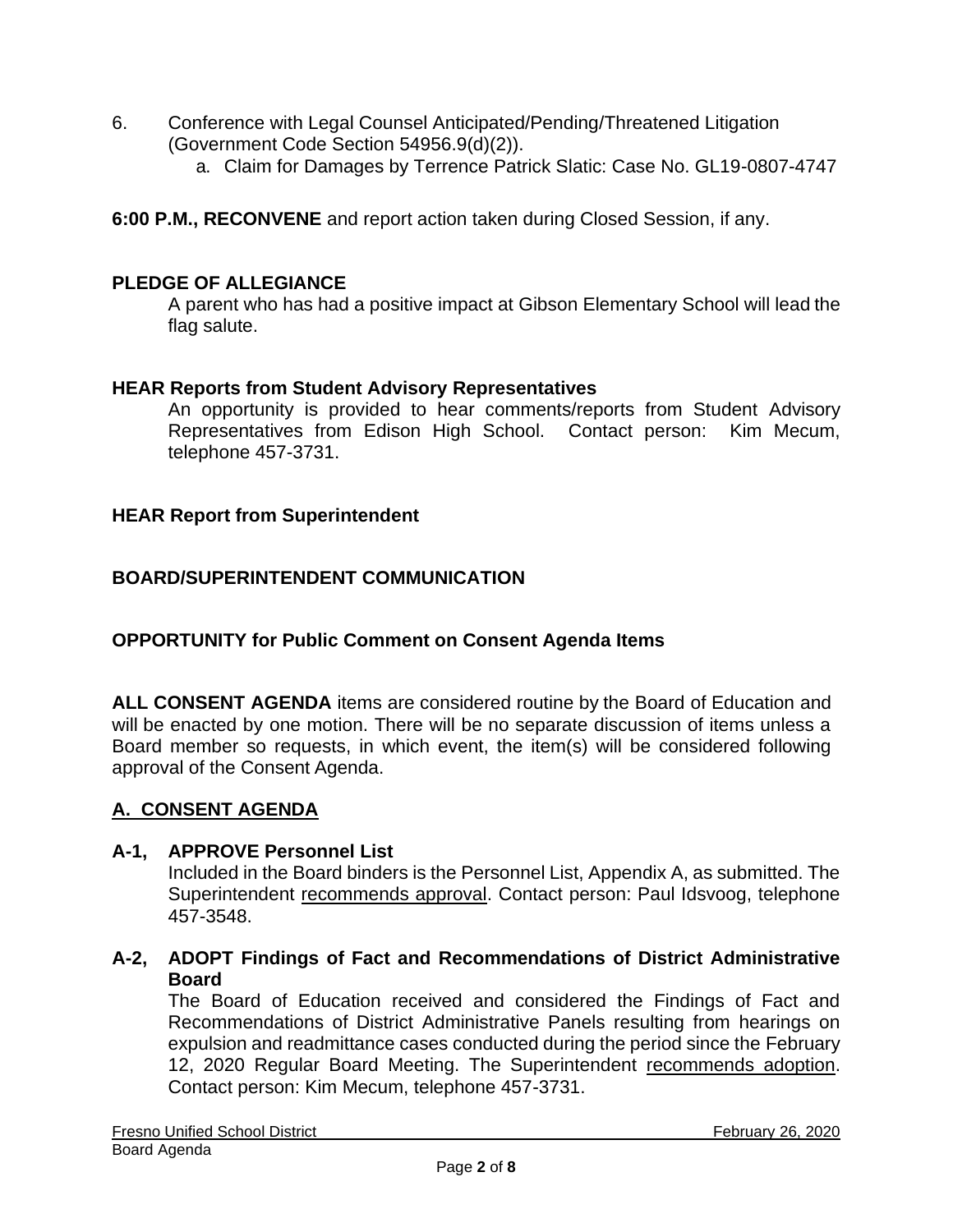## **A. CONSENT AGENDA - continued**

### **A-3, APPROVE Grant Application to Kaiser Permanente Community Benefit Program for the 2020 Grant Cycle**

Approval is requested for the 2020 Grant Cycle for Kaiser Permanente Community Benefit Program to pilot Heart Rate monitoring wearable technology in high school physical education classes. The application requests \$50,000 to purchase the wearable technology that will empower students to pursue a safe, healthy, and active lifestyle by allowing them to monitor and measure their heart rates. The Superintendent recommends approval. Fiscal impact: The grant will fund up to \$50,000 for the project. Contact person: Kim Mecum, telephone 457- 3731.

#### **A-4, APPROVE Award of Request for Proposals E23002, Network Equipment for Internal Connections**

Included in the Board binders is information on Request for Proposals (RFP) E23002, to provide network equipment used for upgrading internet connections to all Fresno Unified School District School Sites and Facilities. RFP E23002 will allow for purchase of switches, wireless access points, wireless access controllers, and other equipment. The RFP process allows for multiple factors to be considered in addition to price, to identify the best value vendor for the district. Based on extensive review, staff recommends award to the most responsible and responsive proposer: Development Group, Inc., Redding, CA, \$3,848,892. The Superintendent recommends approval. Fiscal impact: \$3,022,482 is available for items eligible for Federal E-Rate program at 85% discount. \$826,409 is available from Information Technology budgets and will be purchased over multiple fiscal years. The total expenditures for the award is \$3,848,892. Contact person: Kurt Madden, telephone 457-3868.

#### **A-5, APPROVE Proposed Revision for Board Policies**

Included in the Board binders are proposed revisions for two Board Policies (BP):

- BP 5030 Student Wellness
- BP 6142.8 Comprehensive Health Education

These revisions meet the legal mandates recommended by the California School Boards Association (CSBA), Alliance for A Healthier Generation, and best practices. The Superintendent recommends approval. There is no fiscal impact to the District. Contact person: David Chavez, telephone 457-3566.

### **A-6, DENY Claim GL20-0122-4602**

Included in the Board binders is a Claim for Damages by a minor, case GL20- 0122-4602. The Superintendent recommends that the Claim be denied, and the matter referred to the district's Executive Director of Benefits and Risk Management for further handling. Fiscal impact: There is no fiscal impact to the district at this time. Contact person: Ruth F. Quinto, telephone 457-6226.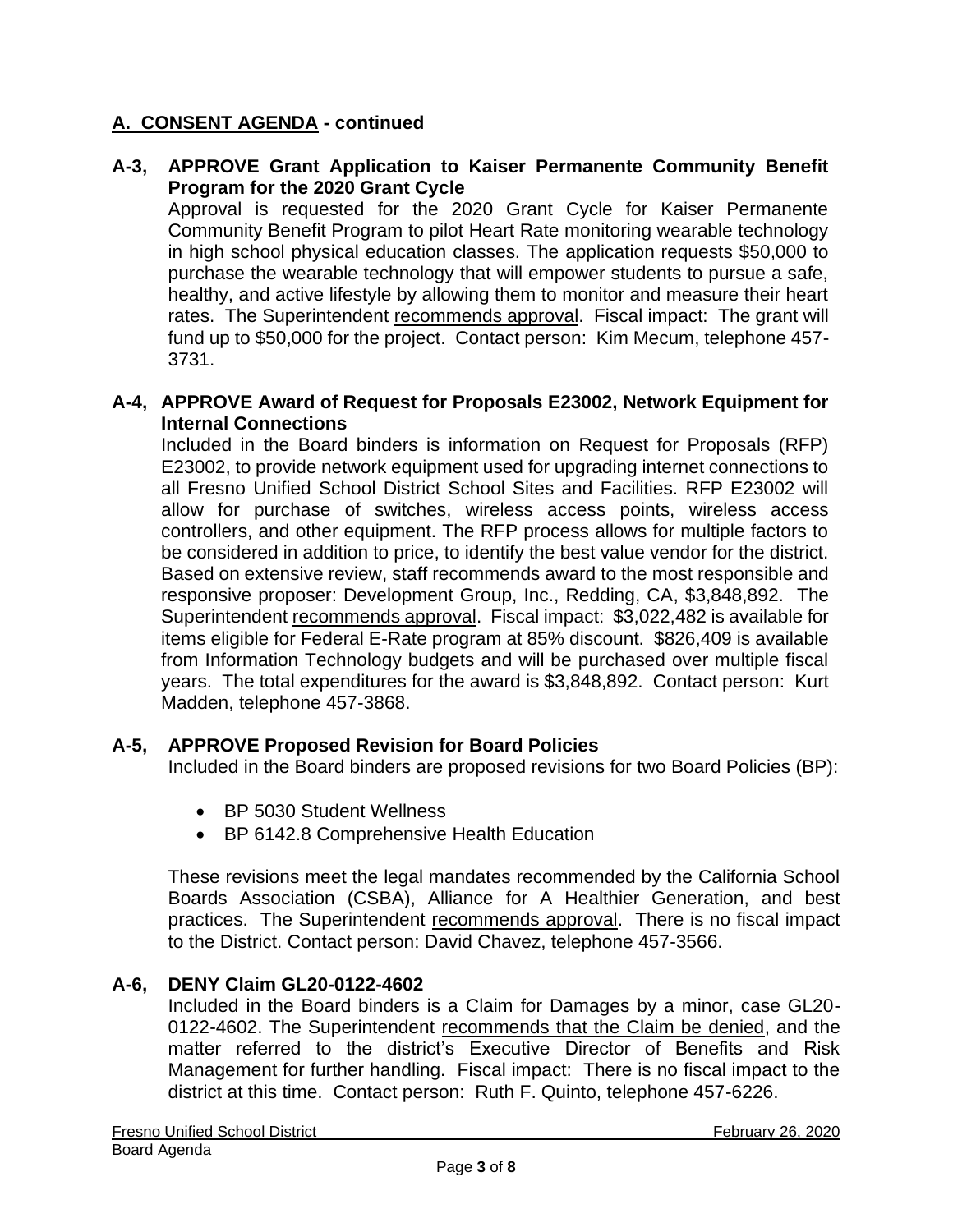### **A. CONSENT AGENDA – continued**

#### **A-7, RATIFY Master Services Agreement with Beach Cities Learning Center/Learn Academy**

Included in the Board binders is an agreement with Beach Cities Learning Center/Learn Academy in the amount of \$198,507. Beach Cities Learning Center/Learn Academy is a non-public school that specializes in serving students who require intensive mental health and behavior supports beyond the capacity of traditional schools. The Superintendent recommends ratification. Fiscal impact: Sufficient funds of \$198,507 are available through the Special Education budget. Contact person: Kim Mecum, telephone 457-3731.

#### **A-8, RATIFY NCS Pearson, Inc. Agreement**

Naglieri Nonverbal Ability Test, Third Edition (NNAT3) is a nonverbal measure of general ability for students. The nonverbal ability test is a nonverbal measure of general ability used to identify gifted students. All first grades in Fresno Unified School District will participate in an online NNAT testing as a screening process to be further evaluated for the GATE programs. NCS Pearson, Inc. will provide the online testing services as well as reports and download of results. The Superintendent recommends ratification. Fiscal impact: Sufficient funds in the amount of \$117,875 are available in the Equity and Access budget. Contact person: Lindsay Sanders, telephone 457-3750.

#### **A-9, RATIFY Riverside Assessments, LLC d/b/a Riverside Insights Agreement**

Riverside Insights provides the CogAT Assessment which is the Gate Test utilized to assess students for GATE ability based upon the screener or referral process. Riverside Insights will provide online access to the CogAT Assessment which is the Gate assessment utilized to identify students for GATE ability based upon the screener or referral process. The CogAT measures abilities across the symbol systems that are most highly correlated with fluid reasoning, problem solving, and success in school. With its separate measures of Verbal, Quantitative, and Nonverbal reasoning, this research-based and proven test provides multiple perspectives on student ability. The Superintendent recommends ratification. Fiscal impact: Sufficient funds in the amount of \$78,875 are available in the Equity and Access budget. All funds for this contract will be available in the Equity and Access budget. Contact person: Lindsay Sanders, telephone 457-3750.

### **END OF CONSENT AGENDA (ROLL CALL VOTE)**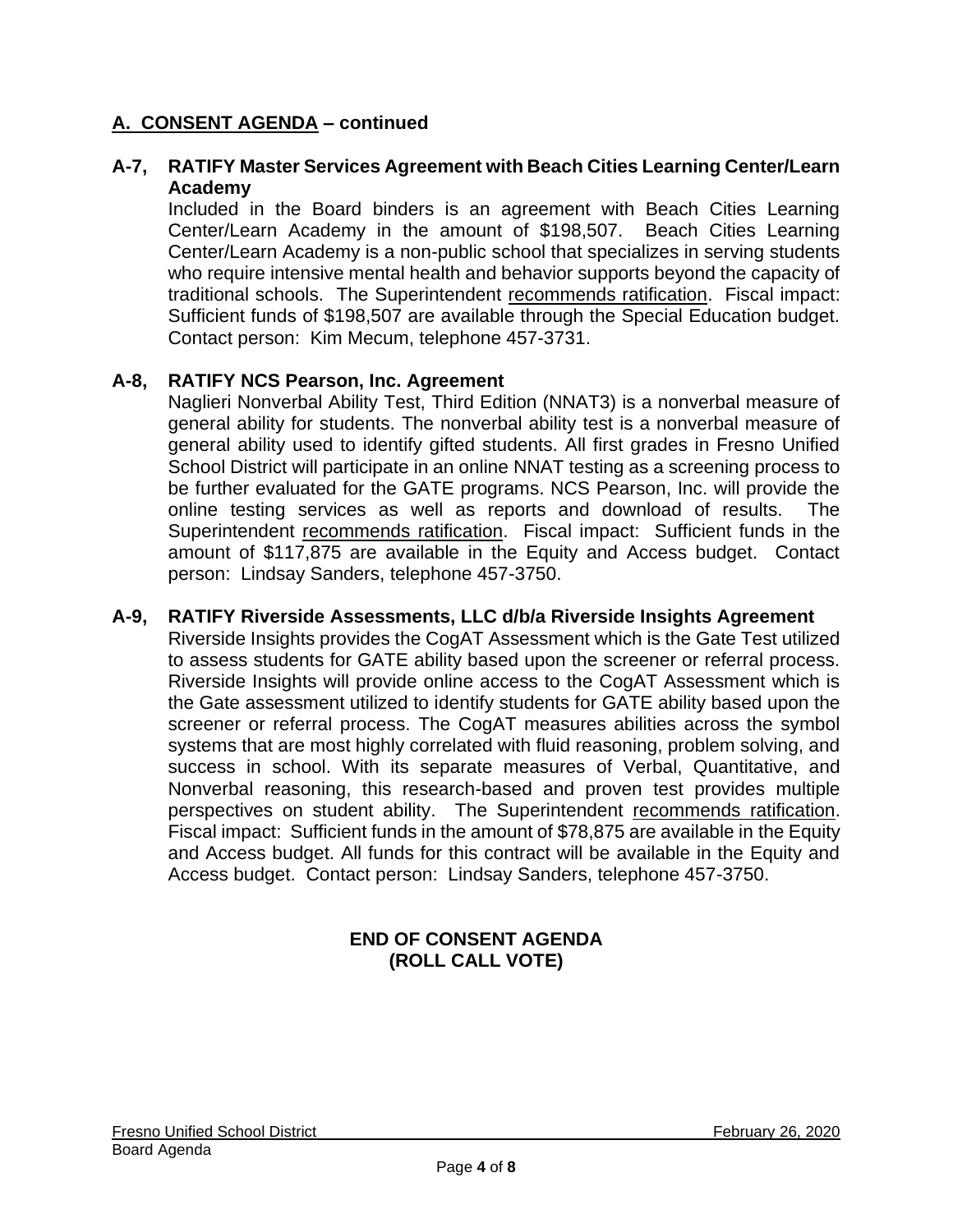## **UNSCHEDULED ORAL COMMUNICATIONS**

Individuals who wish to address the Board on topics within the Board's subject matter jurisdiction, but **not** listed on this agenda may do so at this time. If you wish to address the Board on a specific item that is listed on the agenda, you should do so when that specific item is called.

While time limitations are at the discretion of the Board President, generally members of the public will be limited to a maximum of three (3) minutes per speaker for a total of thirty (30) minutes of public comment as designated on this agenda. Any individual who has not had an opportunity to address the Board during this initial thirty (30) minute period may do so at the end of the meeting after the Board has addressed all remaining items on this agenda. Without taking action and only as expressly permitted by Board Bylaw 9323, Board members may ask questions, make brief announcements, or provide a brief response to statements presented by the public about topics raised in unscheduled oral communications. Board members must be recognized by the President in order to speak and will generally be limited to no more than one (1) minute each for this purpose. The Board President shall have the discretion to further limit Board members' opportunity to speak on topics raised in unscheduled oral communications to ensure the orderly and efficient conduct of District business.

Members of the public with questions on school district issues may submit them in writing. The Board will automatically refer to the Superintendent any formal requests that are brought before them at this time. The appropriate staff member will furnish answers to questions.

## **B. CONFERENCE/DISCUSSION AGENDA**

### **6:45 P.M.**

**B-10**, **PRESENT and DISCUSS Academic Data from The Center for Advanced Research and Technology**

The purpose of this item is to provide Dr. Rick Watson, Ed.D., Chief Executive Officer for The Center for Advanced Research and Technology (CART), an opportunity to present academic data related to CART. Fiscal impact: There is no fiscal impact to the district at this time. Contact person: David Chavez, telephone 457-3566.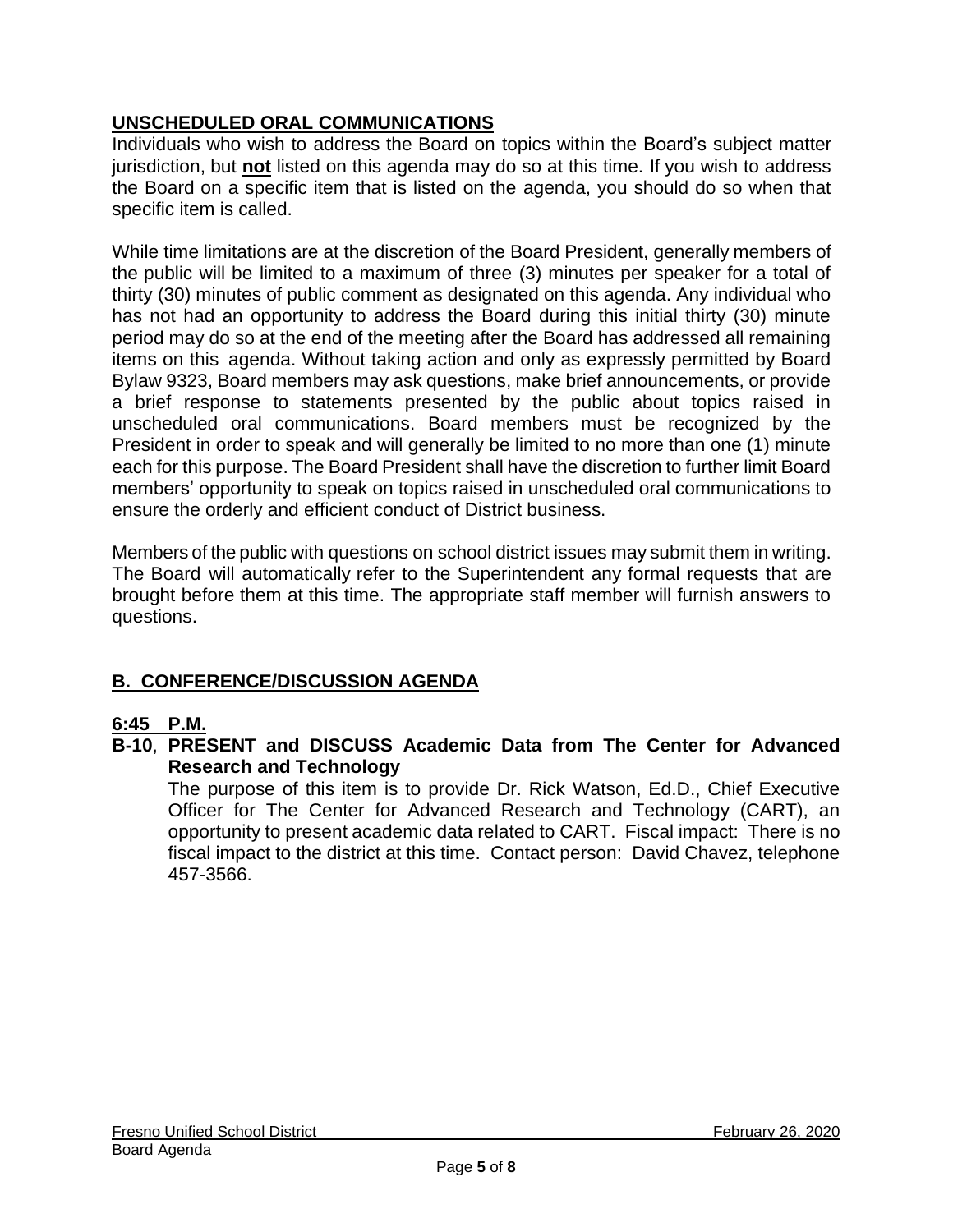## **B. CONFERENCE/DISCUSSION AGENDA - continued**

## **7:00 P.M.**

## **B-11**, **DISCUSS and APPROVE Project Labor Agreement for Juan Felipe Herrera Elementary School Project**

It is recommended the Board approve the Project Labor Agreement (PLA) for construction of Herrera Elementary School, and direct staff to incorporate the PLA into the bid documents for the project and take all other actions necessary to implement the PLA pursuant to its terms and conditions. The PLA is a contract between Fresno Unified and the Fresno, Madera, Kings and Tulare Counties Building and Construction Trades Council (Trades Council) and the Signatory Craft Councils and Unions with terms, work site conditions, worker qualifications, dispute resolution processes, etc. negotiated prior to beginning the project. The Herrera PLA includes internship and pre-apprenticeship opportunities that will directly benefit district students. The Superintendent recommends approval. Fiscal impact: There is no direct cost associated with approval of the PLA. The potential impact on the cost of the project is unknown. Contact person: Karin Temple, telephone 457-3134.

## **7:15 P.M.**

**B-12**, **DISCUSS and APPROVE Memorandum of Understanding with the Fresno, Madera, Kings and Tulare Counties Building and Construction Trades Council, and the signatory Craft Councils and Unions regarding Career Technical Education Opportunities for Fresno Unified Students**

It is recommended the Board approve a Memorandum of Understanding (MOU) with the Fresno, Madera, Kings and Tulare Counties Building and Construction Trades Council, and the signatory Craft Councils and Unions, addressing Career Technical Education (CTE) opportunities for district students. As part of the Project Labor Agreement (PLA) development process for the Herrera Elementary School project, the district and Trades Council agreed to establish a work opportunities program (CTE Program) for district students and local residents. The primary goal of the CTE Program is to maximize construction work opportunities for traditionally under-represented members of the community. The Superintendent recommends approval. Fiscal impact: There is no cost associated with Board action to approve the MOU. Contact person: Karin Temple, telephone 457-3134.

## **7:30 P.M.**

### **B-13**, **PRESENT and DISCUSS the 2020/21 Strategic Budget Development**

At the January 15, 2020 and January 29, 2020 Board of Education meetings, the 2020/21 Governor's Proposed Budget and the District's preliminary strategic budget development were discussed. On February 26, 2020, staff and the Board will continue budget development discussions. Fiscal impact: There is no fiscal impact to the district at this time. Contact person: Ruth F. Quinto, telephone 457- 6226.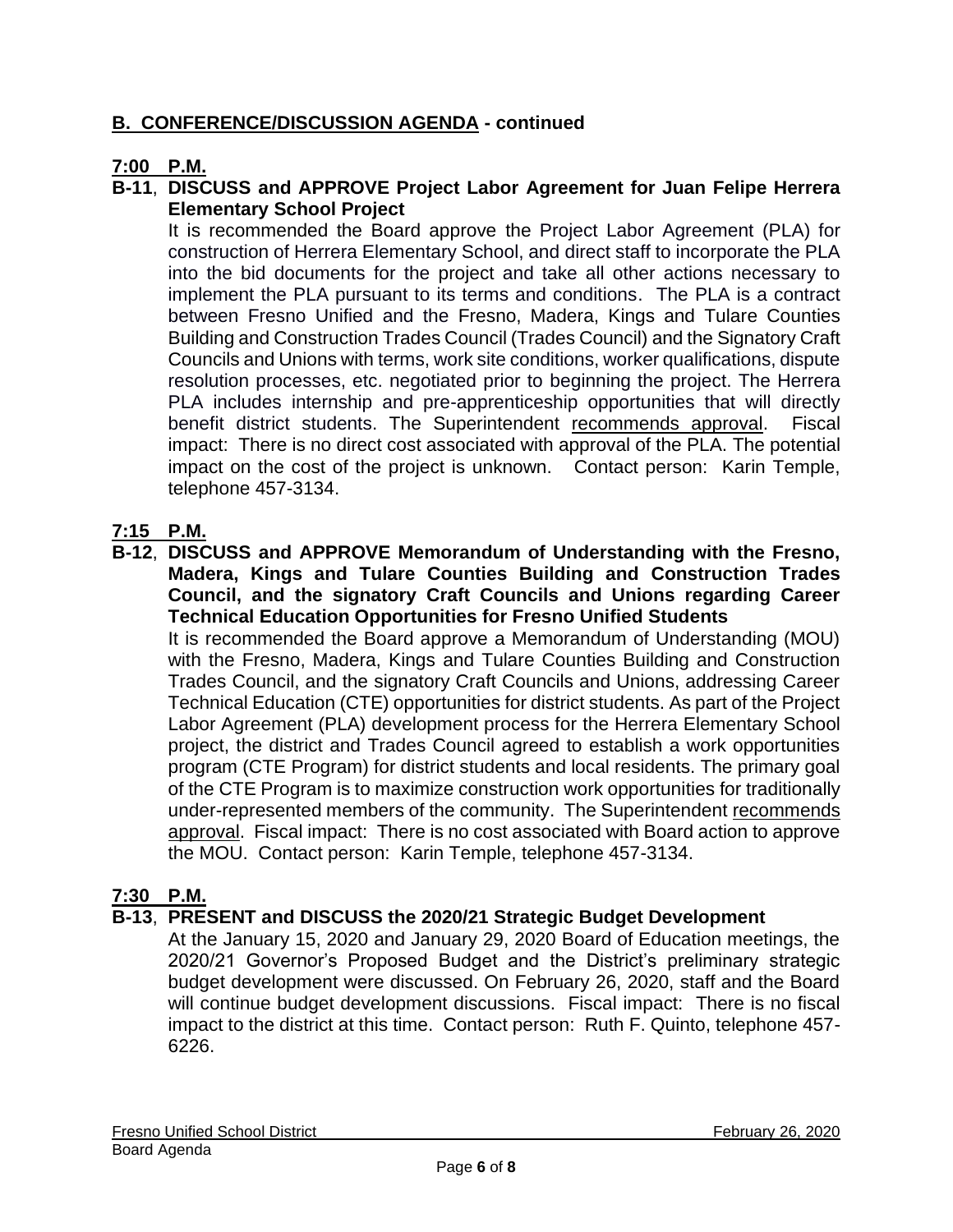## **B. CONFERENCE/DISCUSSION AGENDA - continued**

## **7:45 P.M.**

### **B-14**, **PRESENT and DISCUSS New Every Student Succeeds Act Per-Pupil Expenditure Requirements**

Every Student Succeeds Act (ESSA) replaced the Elementary and Secondary Education Act of 1965 and requires states to prepare and publish annual report cards that contain specified data elements, including district and school level average Per-Pupil Expenditures (PPE). The district will submit this information to the State on February 28, 2020. This presentation will provide information to the Board on the new requirement, review the district's methodology, and outline additional steps taken by staff to further understand differences in spending by school. Fiscal impact: There is no fiscal impact to the district at this time. Contact person: Ruth F. Quinto, telephone 457-6226.

## **C. RECEIVE INFORMATION & REPORTS**

### **C-15**, **RECEIVE Fresno Unified School District's Second Quarterly Investment Report for Fiscal Year 2019/20**

Board Policy 3430(a) requires the Superintendent, or designee, to supply the Board of Education with quarterly and annual reports on district investments. As of December 31, 2019, Fresno Unified School District is in compliance with Board Policy 3430(a) for investments. Fiscal impact: There is no fiscal impact to the district at this time. Contact person: Ruth F. Quinto, telephone 457-6226.

### **C-16**, **RECEIVE Constituent Services Quarterly Reporting**

Included in the Board binders is the Constituent Services Quarterly Reporting for Constituent Services activities for the time period of November 1, 2019 through January 31, 2020. Also included is the Quarterly Reporting for the Valenzuela/Williams Uniform Complaint Procedures from November 1, 2019 through January 31, 2020 in accordance with Education Code § 35186. There is no fiscal impact to the district. Contact person: David Chavez, telephone 457- 3566.

#### **C-17**, **RECEIVE California School Boards Association Delegate Assembly Ballot**

Included for Board Member consideration is ballot material for candidates seeking election to the California School Boards Association (CSBA) Delegate Assembly for Subregion 10-B, Fresno County. Ballot materials included with this agenda item consist of a memorandum from CSBA, a copy of the ballot, a list of Delegates in the region, and biological sketch forms for the candidates. As the original signed ballot must be postmarked by the U.S. Post Office on or before Monday, March 16, 2020, this item will return to the Board for approval on the March 04, 2020 board agenda. Fiscal impact: There is no fiscal impact to the district at this time. Contact person: David Chavez, telephone 457-3566